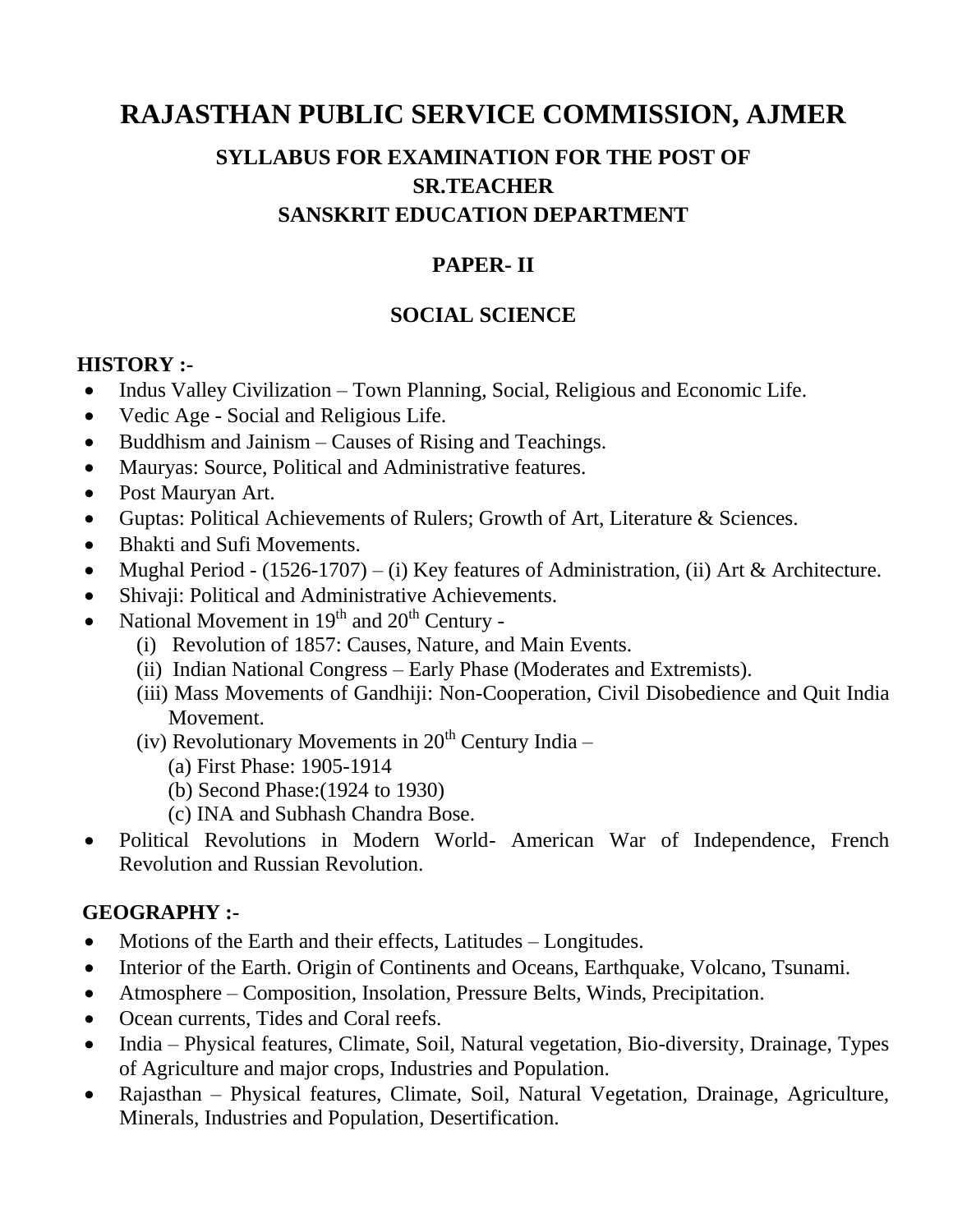# **ECONOMICS :-**

- National Income, Consumption Function, Inflation.
- Basic concepts of Demand & Supply, Elasticity and Consumer Equilibrium.
- Measures of Central Tendency- Arithmetic Mean, Median and Mode, Concepts of Deficit in Budget, Measures of Money Supply, Credit Creation and Methods of Credit Control.
- Poverty, Unemployment and Human Development (HDI, PQLI). Sustainable Development and Green Accounting, NITI Aayog.

## **POLITICAL SCIENCE :-**

- Traditional and Modern Perspective of Political Science Meaning, Nature, Scope and Approaches.
- Fundamental Concept of Political Science State, Sovereignty, Rights, Liberty, Equality, Justice, Power, Authority, Legitimacy.
- Indian Constitution Making of Indian Constitution, Salient Features, Fundamental Rights, Fundamental Duties, Directive Principles of State Policy, Amendment Procedure and Major Amendments, Union, State and Local Self Government (Legislature, Executive and Judiciary).
- Indian Foreign Policy and Relations with Neighbouring States.
- UNO Organization, Major Organs and its Role in Present Scenario.

# **SOCIOLOGY :-**

- Meaning, Nature and Perspective of Sociology.
- Basic Concepts Society, Social Group, Status & Role, Social Change.
- Caste and Class Meaning, Features, Change in Caste and Class.
- Current Social Problems Casteism, Communalism, Poverty, Corruption, AIDS.
- Concept of Varna, Ashram, Dharma, Purusharth, Marriage and Family.

#### **PUBLIC ADMINISTRATION :-**

- Meaning, Nature, Scope, Significance and Evolution of Public Administration as a discipline.
- Theories and Principles of Public Administration.
- Administrative Behaviour Decision making, Leadership, Communication and Motivation.
- Administrative Reforms in India with special reference to First and Second Administrative Reforms Commission.
- Redressal of Citizens Grievances Lokpal, Lokayukts, Right to Information (RTI).

# **PHILOSOPHY :-**

- Basic Philosophy of Vedas and Upanishads.
- Nishkam Karm of Geeta, Ethical Percepts/Concepts of Jainism, Buddhism and Gandhi.
- Socratic Method, Cartesian Method.
- Hedonism, Utilitarianism, Kantian Ethics, Freedom of Will, Theories of Punishment.